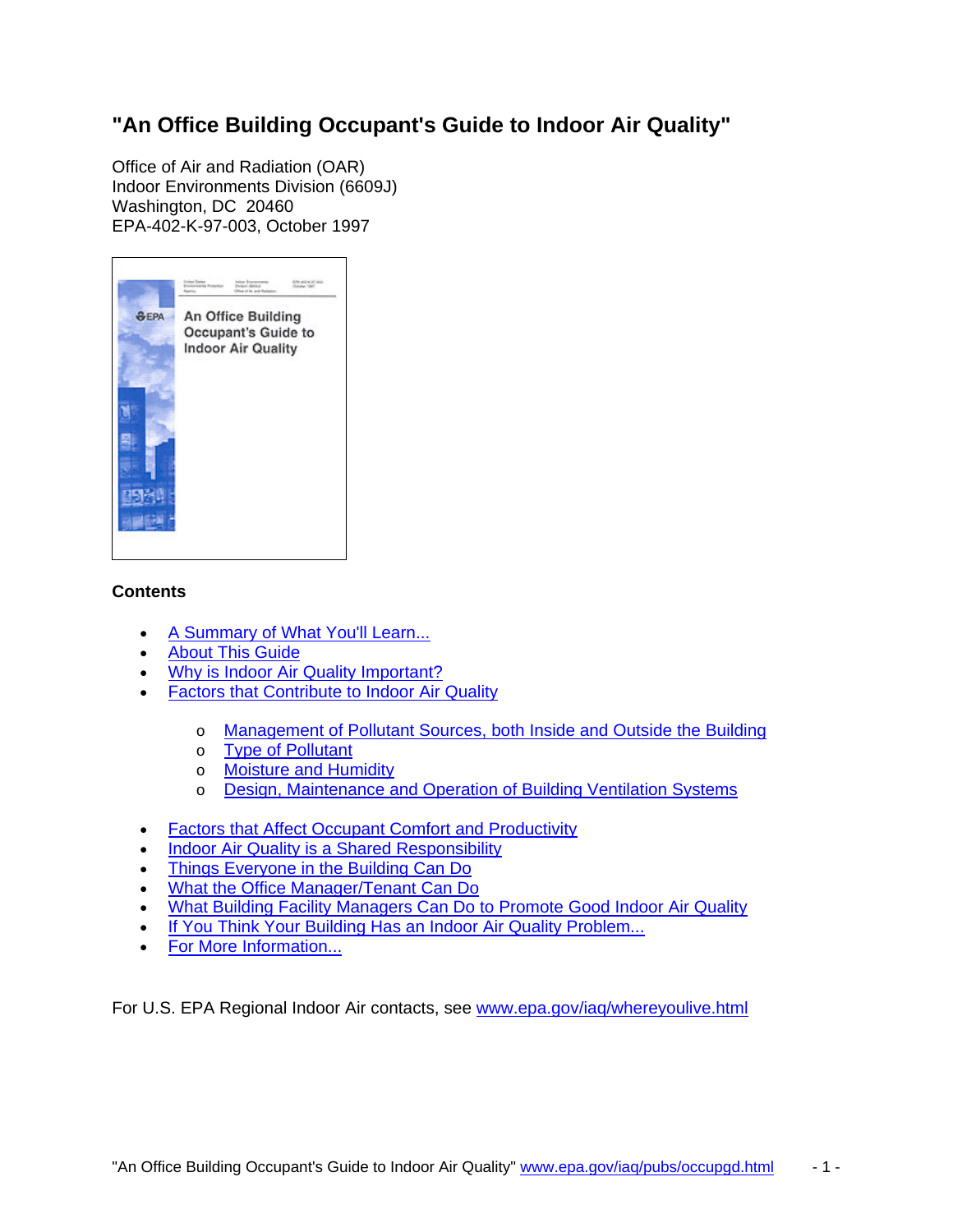# **A Summary of What You'll Learn...**

# **What You Can Do to Improve the Indoor Air in Your Office:**

- Do not block air vents or grilles.
- Comply with the office and building smoking policy.
- Water and maintain office plants properly.
- Dispose of garbage promptly and properly.
- Store food properly.
- Avoid bringing products into the building that could release harmful or bothersome odors or contaminants.
- Notify your building or facility manager immediately if you suspect an indoor air quality problem.

## **If You Manage an Office:**

- Maintain a good working relationship with building management on indoor environmental issues.
- Place office furniture and equipment with air circulation, temperature control, and pollutant removal functions of the heating, ventilating, and air conditioning (HVAC) system in mind.
- Coordinate with building management in instances when responsibility for design, operation, and maintenance of the ventilation system is shared.
- Establish an effective smoking policy that protects nonsmokers from involuntary exposure to secondhand smoke.
- Avoid procedures and products that can cause indoor air quality problems.
- Integrate indoor air quality concerns into your purchasing decisions.
- Work with the building manager to ensure use of only necessary and appropriate pest control practices, and nonchemical methods where possible.
- Work with building management and the contractor before you remodel or renovate to identify ways of keeping building occupant exposure to pollutants to a minimum and to ensure that the air distribution system is not disrupted.
- Encourage building management to develop a preventive indoor air quality management program following guidance issued by EPA and the National Institute for Occupational Safety and Health (NIOSH).

# **About This Guide**

This guide is intended to help people who work in office buildings learn about the factors that contribute to indoor air quality and comfort problems and the roles of building managers and occupants in maintaining a good indoor environment. Because good indoor air quality depends on the actions of everyone in the building, a partnership between building management and occupants is the best way to maintain a healthy and productive work space.

Relationships and procedures between management and occupants will vary from building to building. Some buildings are occupied entirely by the employees of the building owner, and in most of these buildings, the responsibility for indoor air quality management may be handled by a central department or office. In other buildings, where one or more building occupants rent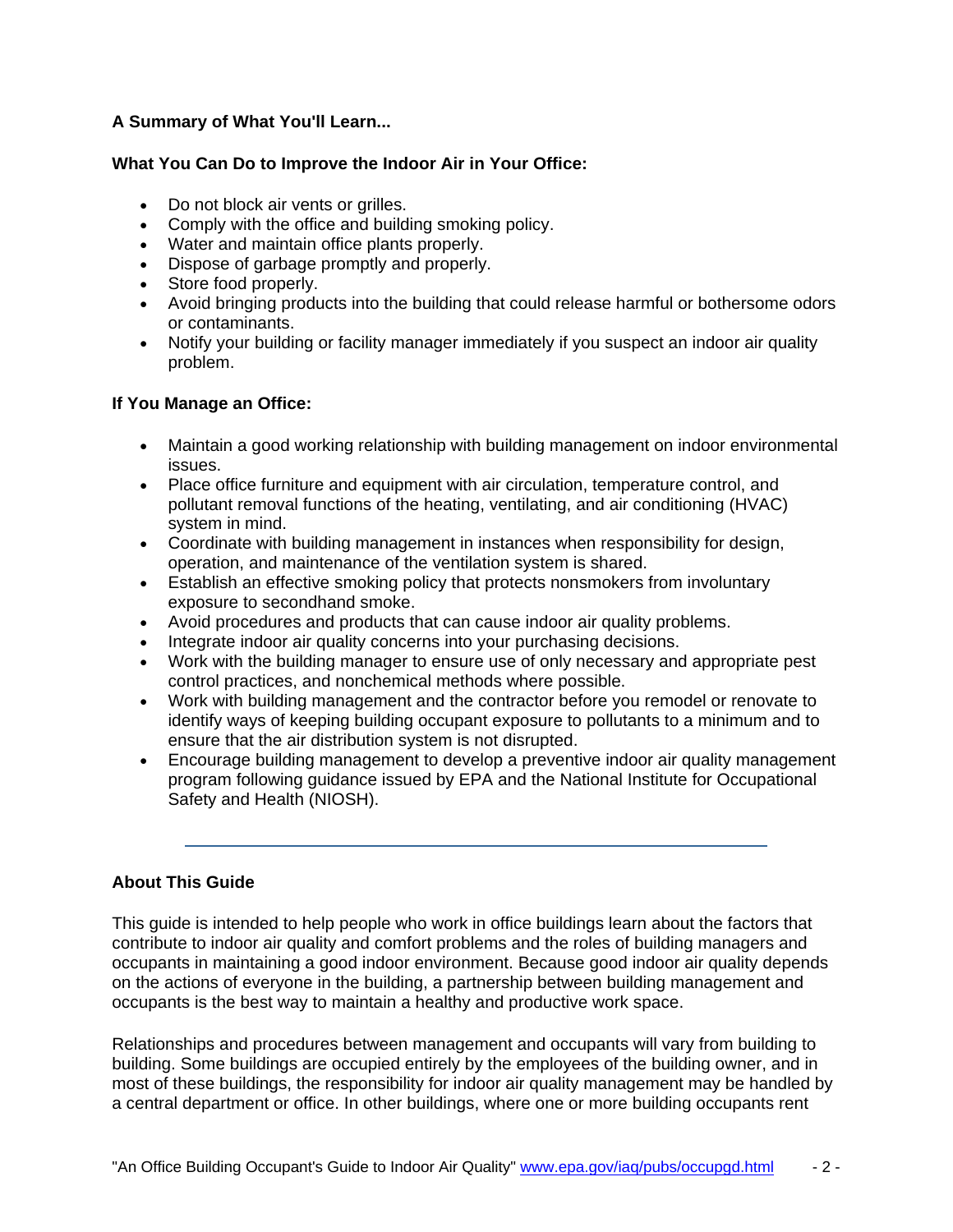space under separate leases, building management may have limited control over the day-today activities in the leased space. Likewise, the occupants of such buildings may have little control over central building services such as heating and cooling, elevator services, housekeeping, and waste and pest management. For these reasons, occupants and management in leased space buildings will need to closely coordinate their indoor environmental management strategies.

#### **Why is Indoor Air Quality Important?**

Indoor air quality is a major concern to businesses, building managers, tenants, and employees because it can impact the health, comfort, well being, and productivity of building occupants.

Most Americans spend up to 90% of their time indoors and many spend most of their working hours in an office environment. Studies conducted by the U.S. Environmental Protection Agency (EPA) and others show that indoor environments sometimes can have levels of pollutants that are actually higher than levels found outside.

Pollutants in our indoor environment can increase the risk of illness. Several studies by EPA, states, and independent scientific panels have consistently ranked indoor air pollution as an important environmental health problem. While most buildings do not have severe indoor air quality problems, even well-run buildings can sometimes experience episodes of poor indoor air quality.

A 1989 EPA Report to Congress concluded that improved indoor air quality can result in higher productivity and fewer lost work days. EPA estimates that poor indoor air may cost the nation tens of billions of dollars each year in lost productivity and medical care.

# **Factors that Contribute to Indoor Air Quality**

Indoor air quality is not a simple, easily defined concept like a desk or a leaky faucet. It is a constantly changing interaction of complex factors that affect the types, levels, and importance of pollutants in indoor environments. These factors include: sources of pollutants or odors; design, maintenance and operation of building ventilation systems; moisture and humidity; and occupant perceptions and susceptibilities. In addition, there are many other factors that affect comfort or perception of indoor air quality.

Controlling indoor air quality involves integrating three main strategies. First, manage the sources of pollutants either by removing them from the building or isolating them from people through physical barriers, air pressure relationships, or by controlling the timing of their use. Second, dilute pollutants and remove them from the building through ventilation. Third, use filtration to clean the air of pollutants.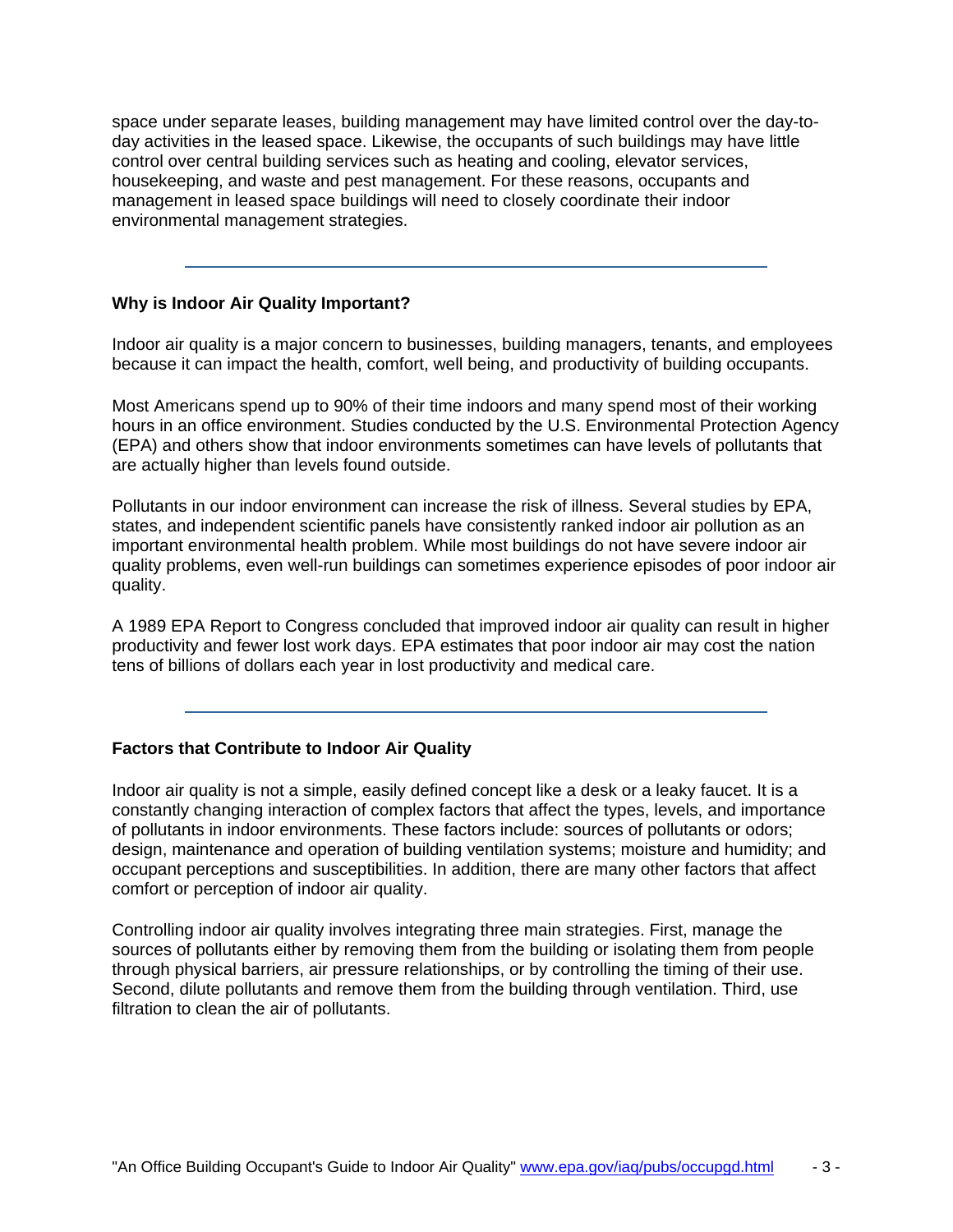# **Management of Pollutant Sources, both Inside and Outside the Building**

Pollutants can be generated by outdoor or indoor sources, including building maintenance activities, pest control, housekeeping, renovation or remodeling, new furnishings or finishes, and building occupant activities.

One important goal of an indoor air quality program is to minimize people's exposure to pollutants from these sources. Some of the key pollutant categories include:

**Biological contaminants.** Excessive concentrations of bacteria, viruses, fungi (including molds), dust mite allergen, animal dander, and pollen may result from inadequate maintenance and housekeeping, water spills, inadequate humidity control, condensation, or may be brought into the building by occupants, infiltration, or ventilation air. Allergic responses to indoor biological pollutant exposures cause symptoms in allergic individuals and also play a key role in triggering asthma episodes for an estimated 15 million Americans.

**Chemical pollutants.** Sources of chemical pollutants include tobacco smoke, emissions from products used in the building (e.g., office equipment; furniture, wall and floor coverings; and cleaning and consumer products) accidental spill of chemicals, and gases such as carbon monoxide and nitrogen dioxide, which are products of combustion.

**Particles**. Particles are solid or liquid substances which are light enough to be suspended in the air, the largest of which may be visible in sunbeams streaming into a room. However, smaller particles that you cannot see are likely to be more harmful to health. Particles of dust, dirt, or other substances may be drawn into the building from outside and can also be produced by activities that occur in buildings, like sanding wood or drywall, printing, copying, operating equipment, and smoking.

# **Type of Pollutant**

Many different factors influence how indoor air pollutants impact occupants. Some pollutants, like radon, are of concern because exposure to high levels of the pollutant over long periods of time increases risk of serious, life threatening illnesses, such as lung cancer. Other contaminants, such as carbon monoxide at very high levels, can cause death within minutes. Some pollutants can cause both short and long term health problems. Prolonged exposure to environmental tobacco smoke can cause lung cancer, and short term exposures can result in irritation and significant respiratory problems for some people, particularly young children.

People can react very differently when exposed to the same contaminants at similar concentrations. For example, some people can develop severe allergic reactions to biological contaminants to which other people will not react. Similarly, exposure to very low levels of chemicals may be irritating to some people but not others. For people with asthma and other pre-existing conditions, exposure to irritants like environmental tobacco smoke or gases or particles from various indoor sources may cause more severe reactions than the same exposure would in others.

#### **Moisture and Humidity**

It is important to control moisture and relative humidity in occupied spaces. The presence of moisture and dirt can cause molds and other biological contaminants to thrive. Relative humidity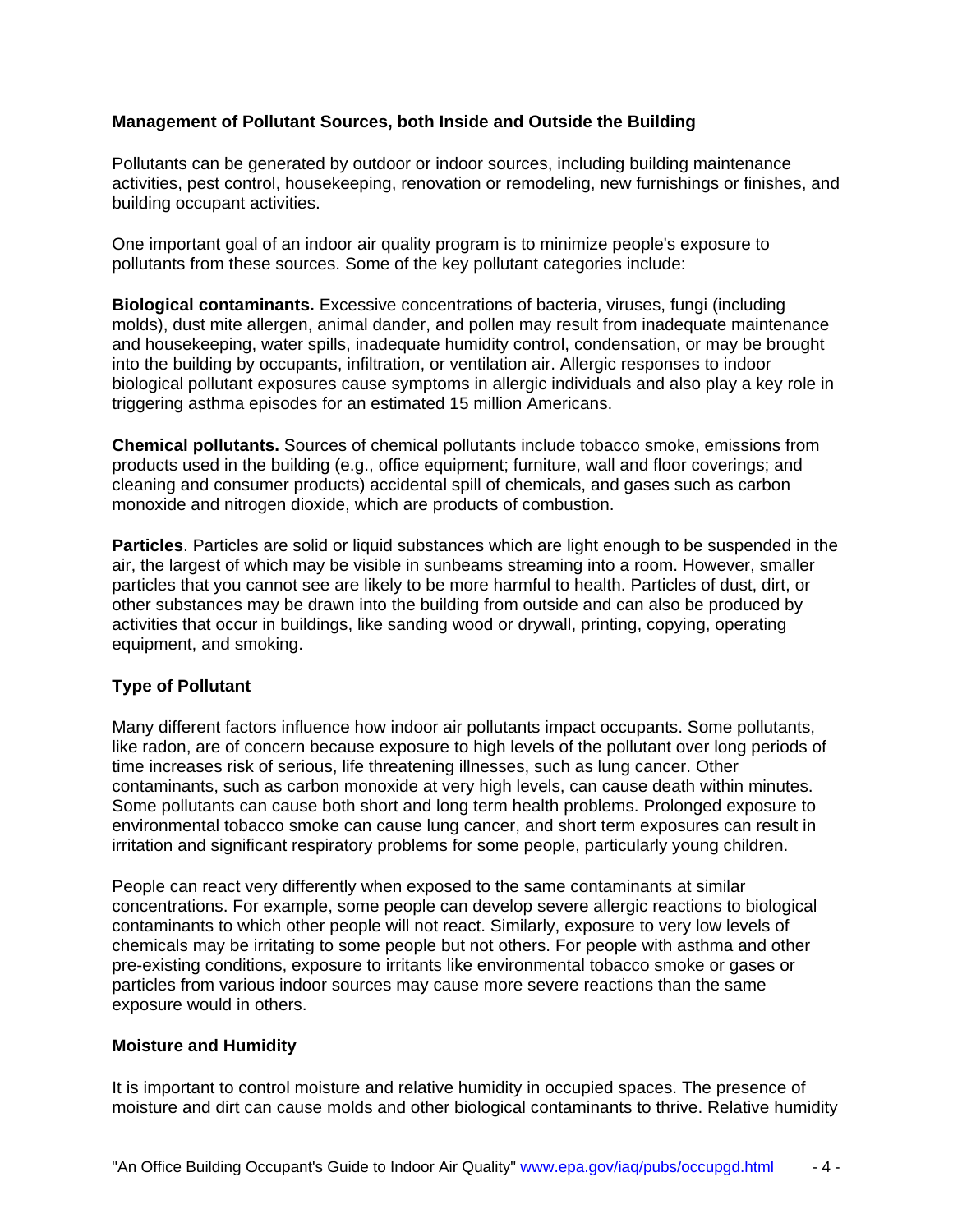levels that are too high can contribute to the growth and spread of unhealthy biological pollutants, as can failure to dry water-damaged materials promptly (usually within 24 hours) or to properly maintain equipment with water reservoirs or drain pans (e.g., humidifiers, refrigerators, and ventilation equipment). Humidity levels that are too low, however, may contribute to irritated mucous membranes, dry eyes, and sinus discomfort.

## **Design, Maintenance and Operation of Building Ventilation Systems**

Maintaining good indoor air quality requires attention to the building's heating, ventilation, and air conditioning (HVAC) system; the design and layout of the space; and pollutant source management. HVAC systems include all of the equipment used to ventilate, heat, and cool the building; to move the air around the building (ductwork); and to filter and clean the air. These systems can have a significant impact on how pollutants are distributed and removed. HVAC systems can even act as sources of pollutants in some cases, such as when ventilation air filters become contaminated with dirt and/or moisture and when microbial growth results from stagnant water in drip pans or from uncontrolled moisture inside of air ducts. Because of the HVAC system's importance, good indoor air quality management includes attention to:

**Ventilation system design**. The air delivery capacity of an HVAC system is based in part on the projected number of people and amount of equipment in a building. When areas in a building are used differently than their original purpose, the HVAC system may require modification to accommodate these changes. For example, if a storage area is converted into space occupied by people, the HVAC system may require alteration to deliver enough conditioned air to the space.

**Outside air supply**. Adequate supply of outside air, typically delivered through the HVAC system, is necessary in any office environment to dilute pollutants that are released by equipment, building materials, furnishings, products, and people. Distribution of ventilation air to occupied spaces is essential for comfort.

**Outdoor air quality.** When present, outdoor air pollutants such as carbon monoxide, pollen, and dust may affect indoor conditions when outside air is taken into the building's ventilation system. Properly installed and maintained filters can trap many of the particles in this outdoor supply air. Controlling gaseous or chemical pollutants may require more specialized filtration equipment.

**Space planning**. The use and placement of furniture and equipment may affect the delivery of air to an occupied space. For instance, the placement of heat generating equipment, like a computer, directly under an HVAC control device such as a thermostat may cause the HVAC system to deliver too much cool air, because the thermostat senses that the area is too warm. Furniture or partitions that block supply or return air registers can affect IAQ as well, and need to be positioned with attention to air flow.

**Equipment maintenance.** Diligent maintenance of HVAC equipment is essential for the adequate delivery and quality of building air. All well-run buildings have preventive maintenance programs that help ensure the proper functioning of HVAC systems.

**Controlling other pollutant pathways.** Pollutants can spread throughout a building by moving through stairwells, elevator shafts, wall spaces, and utility chases. Special ventilation or other control measures may be needed for some sources.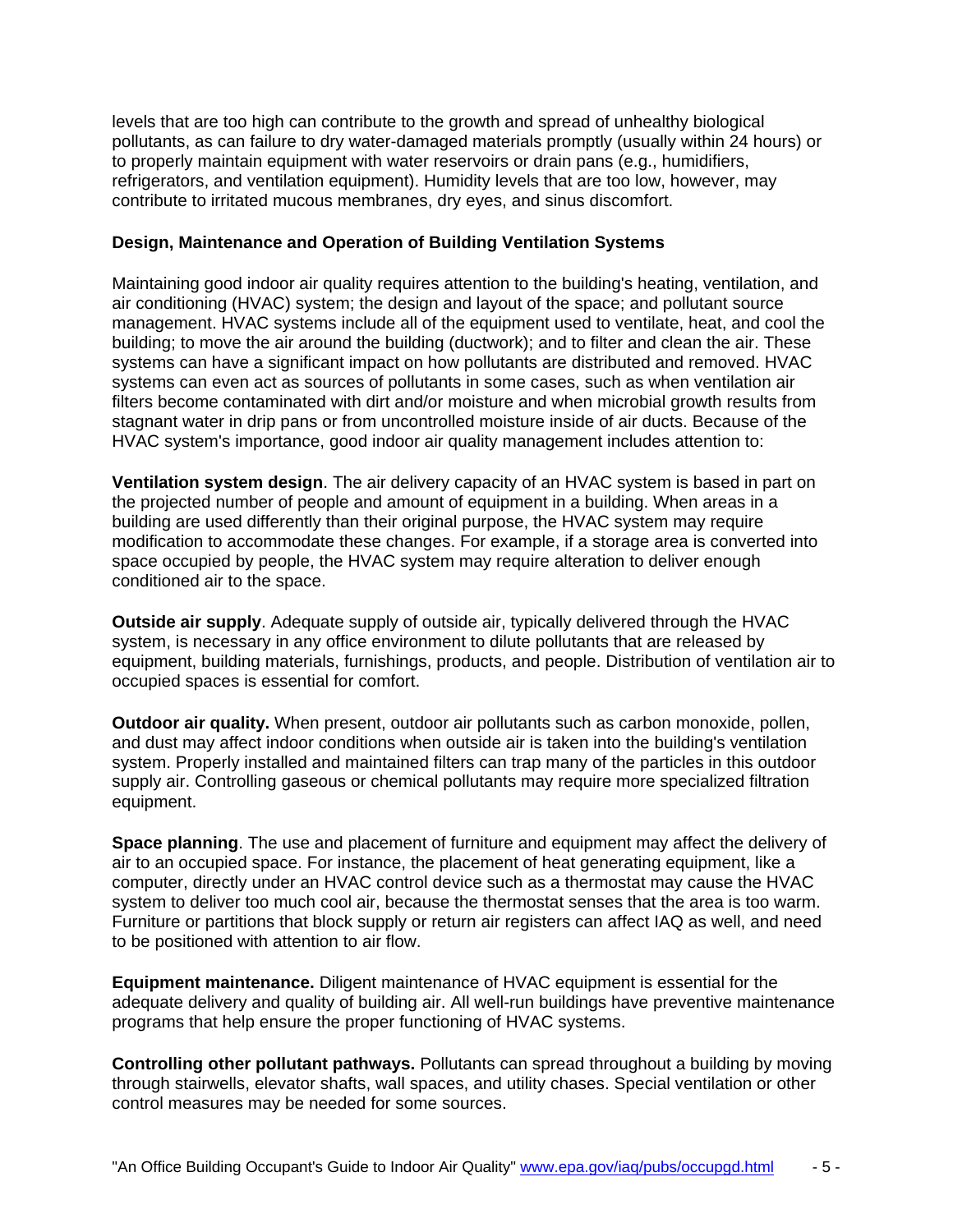## **Factors that Affect Occupant Comfort and Productivity**

Besides the factors that *directly impact the levels of pollutants* to which people are exposed, a number of environmental and personal factors can affect how people *perceive* air quality. Some of these factors affect both the levels of pollutants *and* perceptions of air quality.

- Odors
- Temperature -- too hot or cold
- Air velocity and movement -- too drafty or stuffy
- Heat or glare from sunlight
- Glare from ceiling lights, especially on monitor screens
- Furniture crowding
- Stress in the workplace or home
- Feelings about physical aspects of the workplace: location, work environment, availability of natural light, and the aesthetics of office design, such as color and style.
- Work space ergonomics, including height and location of computer, and adjustability of keyboards and desk chairs
- Noise and vibration levels
- Selection, location, and use of office equipment

Ask your supervisor or office manager who to talk with if you have a concern about any of these factors.

#### **Indoor Air Quality is a Shared Responsibility**

Some of the factors that contribute to poor indoor air quality may originate from inadequate HVAC design. Some may be solely in the control of the building management, such as maintenance of the HVAC system and the amount of outside air being mechanically brought into the building. Others are largely in the control of building tenants and occupants, such as materials used in renovations and products and furnishings brought into or used in the building by occupants. Some, like cleanliness and general housekeeping of the building, require the cooperation of both the building management as well as all of the individuals who work in the building. For these reasons, indoor air quality is a shared responsibility.

Good indoor air quality management practices can make a big difference. However, some factors, like reactions to indoor air contaminants among highly susceptible individuals, or the quality of the outside air, may not be within anyone's immediate control. It is also important to remember that any building, no matter how well operated, may experience periods of unacceptable indoor air quality due to equipment breakdown, inadequate maintenance, or in some cases, the actions of building occupants.

It is also important to keep in mind that many perceived indoor air quality problems are often comfort problems, such as temperature, humidity, or air movement in the space being too low or too high. In addition, many symptoms, such as headaches, can have causes that are not related to factors in the building.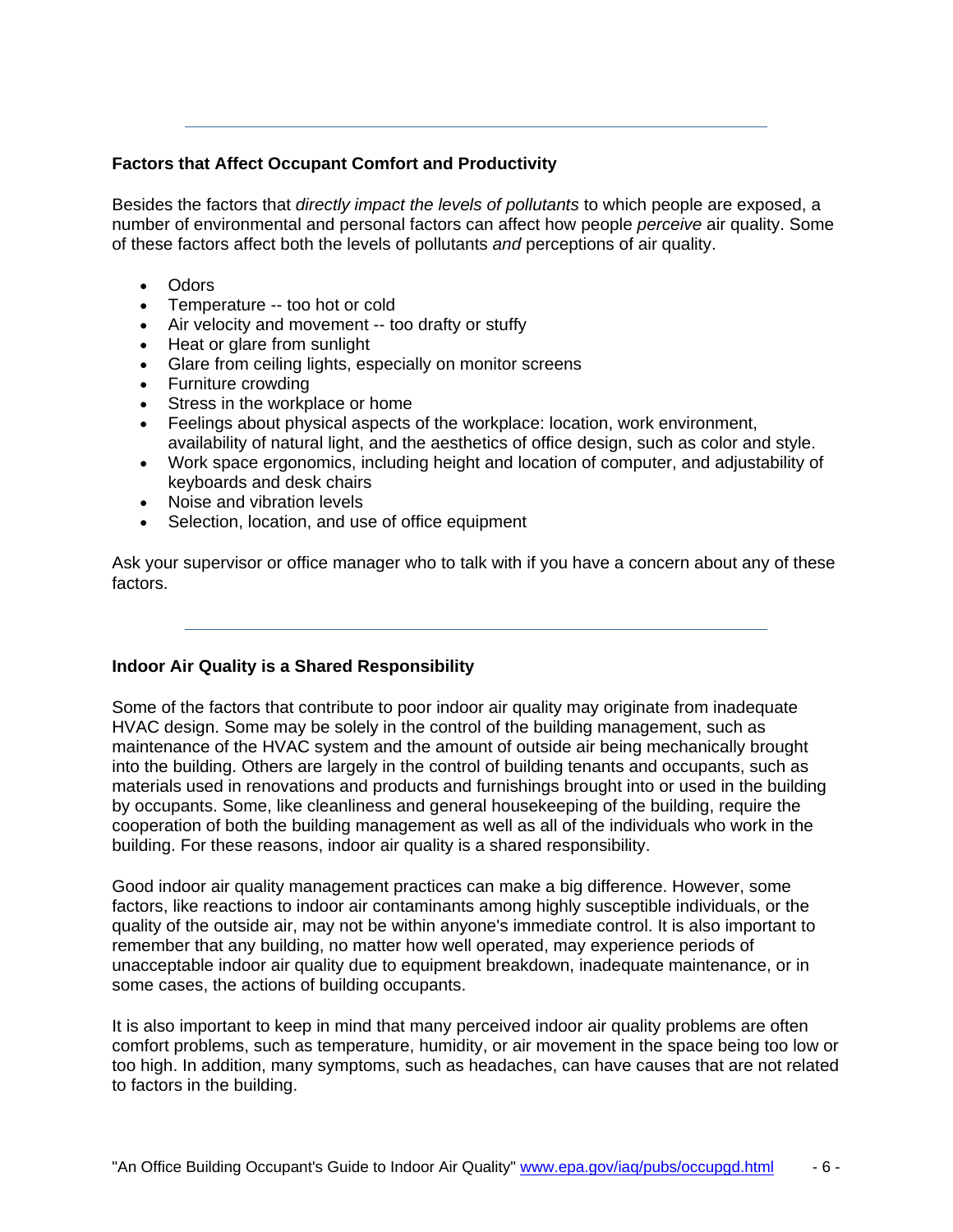## **The Good News...**

Even though the factors that affect the quality of the indoor environment are numerous, the good news is that most indoor environmental problems can be prevented or corrected easily and inexpensively through the application of common sense and vigilance on the part of everyone in the building. Success depends on cooperative actions taken by building management and occupants to improve and maintain indoor air quality. By becoming knowledgeable about indoor air quality, tenants and occupants are in a good position to help building managers maintain a comfortable and healthy building environment. Work with management any time you:

- Identify or suspect an indoor air problem
- Need cleaning and maintenance service
- Plan to install new office equipment
- Plan for renovations and/or remodeling with a professional interior designer and/or an architect
- Experience leaks, spills, or accidents

## **Things** *Everyone* **in the Building Can Do**

All of the occupants of a building can have a great influence on indoor air quality. Everyday activities like heating food in a microwave and using the photocopier can generate odors and pollutants. By being aware of indoor air issues, occupants can help prevent problems. Here are some things you can do:

*Do not block air vents or grilles.* Keep supply vents or return air grilles unblocked, so you won't unbalance the HVAC system or affect the ventilation of a neighboring office. Furniture, boxes or other materials near supply vents or return air grilles may also affect air flow. Follow your office's procedures to notify building management if your space is too hot, too cold, stuffy or drafty.

*Comply with the office and building smoking policy.* Smoke in designated areas only.

*Clean up all water spills promptly, water and maintain office plants properly and report water leaks right away.* Water creates a hospitable environment for the growth of microorganisms such as molds or fungi. Some of these microbes, if they become airborne, can cause health problems.

*Dispose of garbage promptly and properly.* Dispose of garbage in appropriate containers that are emptied daily to prevent odors and biological contamination.

**Store food properly.** Food attracts pests. Some foods, if left unrefrigerated, can spoil and generate unpleasant odors. Never store perishable food products in your desk or on shelves. Refrigerators should be cleaned on a regular basis to prevent odors. Keep kitchens and dining areas clean and sanitize as necessary to prevent pests and maintain hygiene.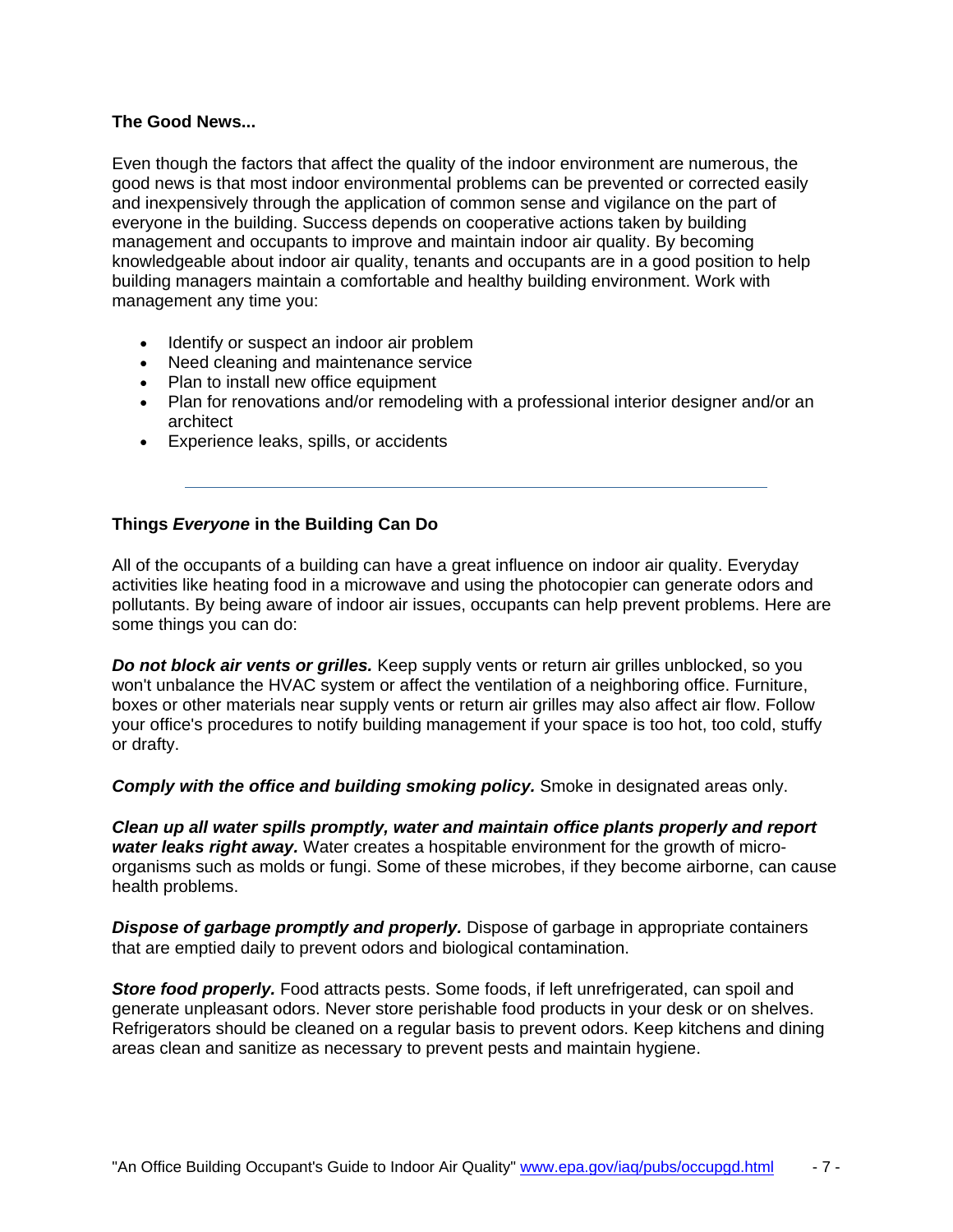*Notify your building or facility manager immediately if you suspect an IAQ problem.* This helps management determine the cause of the problem quickly so that a timely solution can be reached.

#### **What the Office Manager/Tenant Can Do**

In leased space, the office manager or other person responsible for office policies and/or relations with the property owner is often in a position to directly and significantly impact indoor air quality in the space. For some businesses, responsibility for dealing with air quality issues may involve more than one person. The office manager should follow the business's internal procedures in dealing with the building management. Some of the things this person can do to improve indoor air quality include:

**Maintain a good working relationship with building management on indoor environmental issues.** Cooperative efforts are the best way to solve many indoor air quality problems. Follow your internal guidelines to ensure that building facility management is informed of, and involved in, all indoor air quality issues. Be as knowledgeable as possible when dealing with building management on indoor air issues.

**Place office furniture, partitions, and equipment with air circulation, temperature control, and pollutant removal functions of the HVAC system in mind.** Make sure air supply vents and return grilles are not blocked by furniture or equipment. Computers and other heatproducing equipment placed near or under an HVAC sensor device system can trigger cooling, even if the actual temperature for occupants is cool. Place such equipment away from HVAC sensors to avoid this kind of situation.

**Coordinate with building management in instances when responsibility for design, operation, and maintenance of the HVAC system is shared.** Sometimes the portion of the HVAC system servicing a leased space is the responsibility of the tenant. In such cases, work closely with building management to ensure that all parts of the building are receiving optimal service from the system. Ensure that filters in window air conditioners and perimeter heating and cooling units are changed frequently.

**Establish an effective smoking policy.** Most of us today are aware of the health risks of smoking, not only to smokers, but to those who are exposed to secondhand smoke. In addition, environmental tobacco smoke in a building can increase costs for maintaining the ventilation system and for cleaning and replacing smoke-soiled furnishings and materials. Establish a smoke-free policy in the space under your control or work with building management to design properly ventilated smoking rooms that don't allow smoke to circulate through the central ventilation system or to adjoining spaces.

**Avoid procedures and products that can cause problems.** Many common products used in offices, like solvents, adhesives, cleaners, and pesticides can give off pollutants and odors, as can office equipment such as copiers, printers, and fax machines. If any of these items are used in the office environment, adequate and sometimes separate ventilation should be provided. If your organization engages in activities that may generate pollutants, such as photographic or printing processes, exhaust ventilation will be especially important. Pollutants and odors (which may or may not indicate a health concern) generated in your space may not only bother those in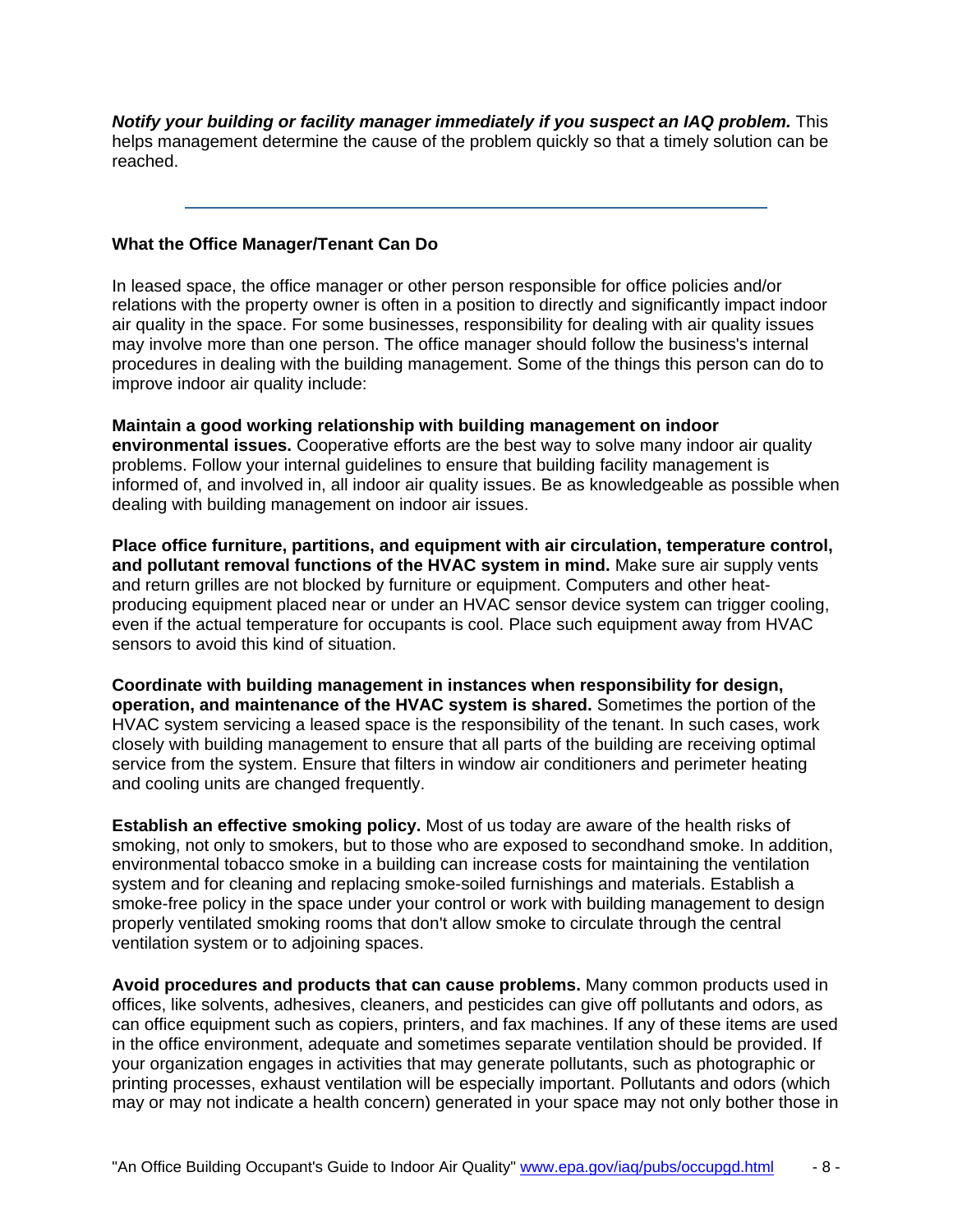the immediate area, but may enter the building ventilation system and cause problems for other tenants in other parts of the building.

**Integrate indoor air quality concerns into your purchasing decisions.** Take steps to reduce exposures to contaminants from cleaning products, and from new furnishings and building materials, when odors and chemical emissions are usually highest. Ask the designers, suppliers, and manufacturers to provide information on chemical emissions from products and any potential associated respiratory hazards. While emissions information may not yet be available for many products, many product manufacturers are starting to do emissions testing. The more consumers request such information, the sooner it will become widely available.

**Work with the building owner or manager to ensure use of only necessary and appropriate pest control practices, and non-chemical methods where possible.** Pesticides can contribute to poor indoor air quality and can cause serious health effects when used improperly. Unacceptable levels of pest activity and damage should be prevented by the most economical means and with the least possible hazard to people, property, and the environment. For example, if roaches are a problem, seal their entry points and properly store and dispose of food as part of a long term control strategy. If a chemical pesticide is selected, it should be used in strict accordance with label directions. To reduce airborne exposure to pesticides, consider using baits to kill pests instead of spraying. Work with building management to select the most appropriate pesticide to achieve your purpose, and do not purchase or use more than needed.

**Work with building management and contractors** *before* **you conduct remodeling or renovation activities to identify ways of keeping exposure to pollutants to a minimum.** Properly isolating the area to be remodeled or renovated from other spaces and the HVAC systems, and scheduling these activities for evenings and weekends if possible, can go a long way toward minimizing potential occupant problems. If the renovation work is contracted through you, ensure that the architect or interior designer and contractor are made aware, in advance, of the practices and procedures to be used during construction activities. If possible, try to arrange for plastic wrappings to be removed from partitions, carpet rolls, and other new materials before they are brought into the space. Ask to have the materials aired out in a clean, dry location outside the building for a few days before installation. This can significantly reduce chemical emissions and odors inside the building.

**Encourage building management to obtain and** *use* **the joint EPA/NIOSH guidance document entitled:** *Building Air Quality: A Guide for Building Owners and Facility Managers.* EPA and the National Institute for Occupational Safety and Health (NIOSH) have published comprehensive guidance for building owners and managers to help them prevent and solve indoor air quality problems. Ensuring that your building management is knowledgeable about and committed to management of indoor air quality issues is an essential first step in preventing and fixing indoor air problems.

## **What Building Facility Managers Can Do to Promote Good Indoor Air Quality**

As an occupant of an office building, understanding the role of the building management in maintaining a healthy and comfortable indoor environment is an important step in understanding how you can fit into the picture. EPA and NIOSH recommend that every building manager obtain and use the *Building Air Quality* guidance (see page 18) to: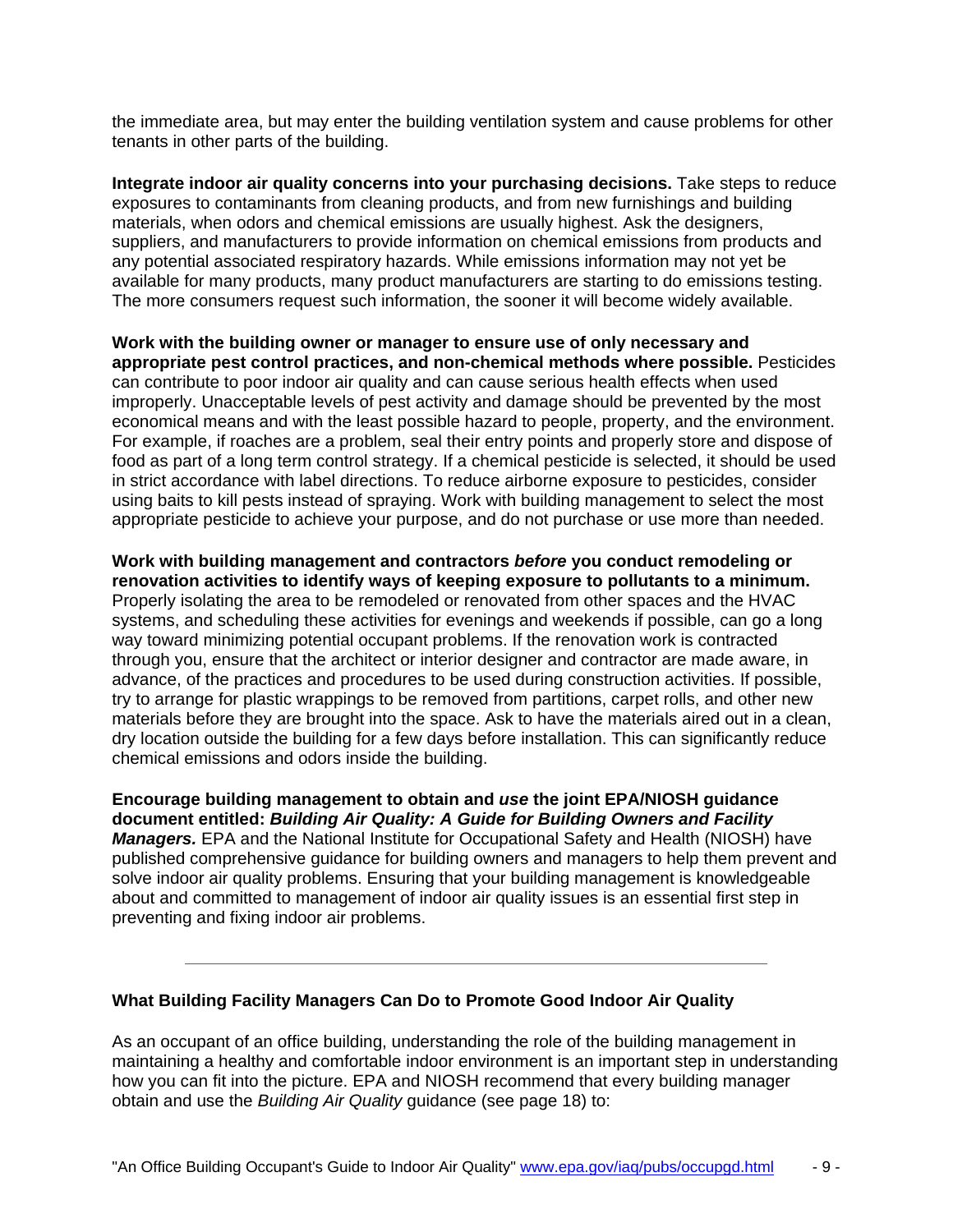**Designate an Indoor Air Quality Representative, who serves as the contact for indoor environment issues.** The IAQ representative should be accountable for the quality of the indoor environment and should have the authority, knowledge, and training to oversee or carry out the following steps in a good indoor air quality management plan:

## **Assess the current condition of the indoor air in the building by:**

- identifying and reviewing records pertaining to the HVAC design and operation
- developing an indoor air profile of the building, identifying potential pollutant sources, if feasible

## **Address any existing and potential indoor air quality problems.**

#### **Educate building staff about indoor air quality management by:**

- providing training opportunities
- establishing clear pollutant source management policies

## **Operate and maintain the building and ventilation system for good indoor air by:**

- establishing or reinforcing standard operating and maintenance procedures
- responding quickly to leaks, floods, and other accidents that occur in buildings to prevent indoor air quality problems from developing

#### **Manage potential pollutant sources such as:**

- smoking
- remodeling and renovation materials and furnishings
- housekeeping and pest control products
- exhaust fumes from loading docks or garages

## **Communicate with tenants and occupants about their roles in maintaining good indoor air quality.**

#### **Establish clear procedures for responding to indoor air-related complaints.**

**Keep a record of reported health complaints to aid in solving indoor air-related problems.** This will help improve the chances of correctly diagnosing and then fixing problems, especially if a pattern in complaints can be detected.

#### **If You Think Your Building Has an Indoor Air Quality Problem...**

If you or others at your office are experiencing health or comfort problems that you suspect may be caused by indoor pollution, you can:

## **Inform the building management of your concerns through your usual and proper channels.**